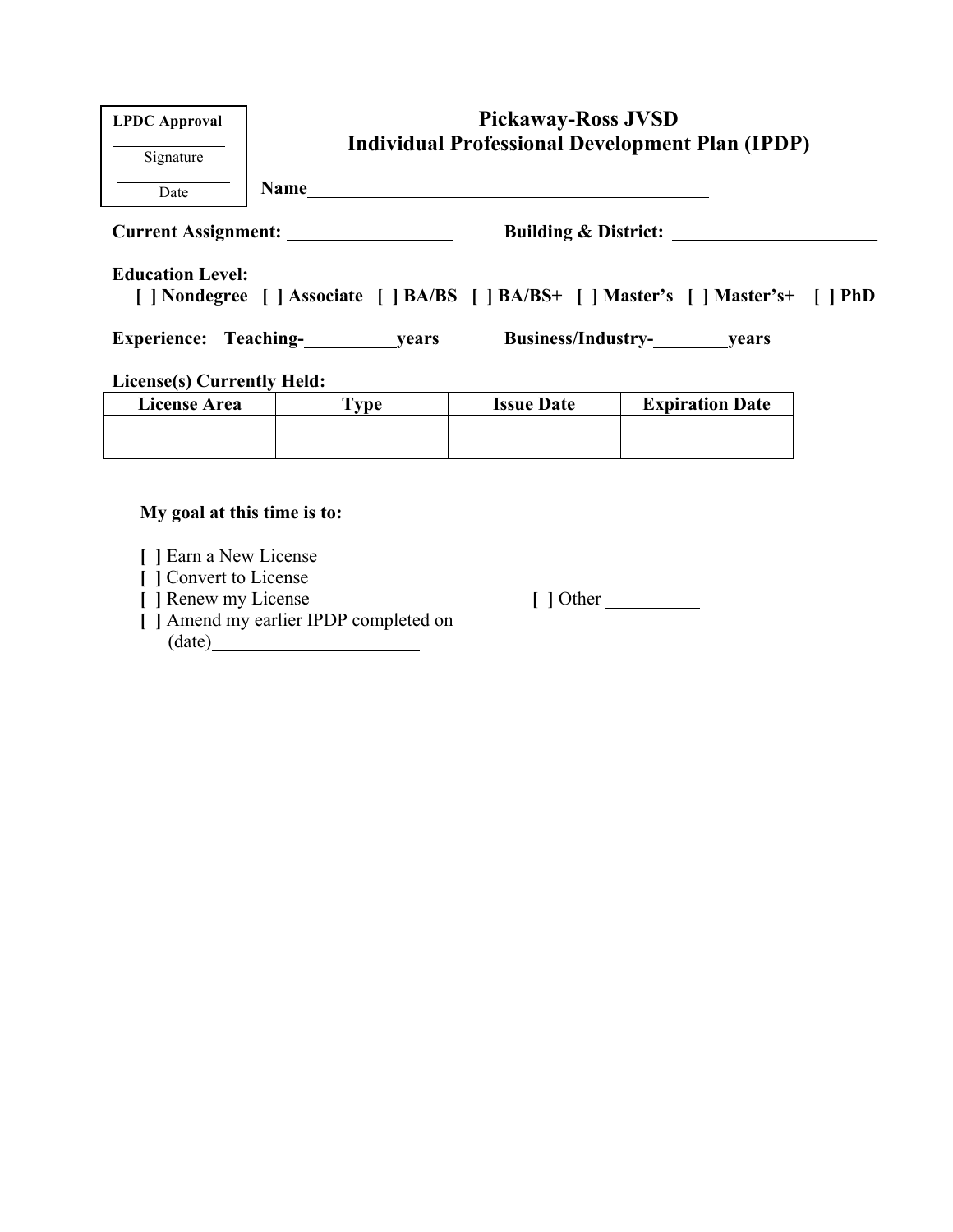### **Professional Development Goals**

Professional development shall be guided by learning needs of all students and the axiom that all students can learn. Professional development goals, while based primarily on the needs of the

students, shall also focus on the needs of the school/district and the educator. Please indicate those needs and/or goals appropriate to your situation in the spaces below.

- **I. Student Learning Needs**: *(Must be completed by educator)*
	- A.
	- B.
	- C.

#### **II. District and/or Building Vision, Mission and Core Values:**

Pickaway-Ross is an innovative, professional development community delivering quality services. We provide unique and progressive academic and career educational opportunities that empower individuals to achieve their goals.

- A) Provide career oriented services responsive to community needs.
- B) Maintain a highly qualified staff engaged in student needs and success.
- C) Offer flexible, hands-on training opportunities.
- D) Accept individual differences through persona attention.
- E) Create a safe, positive and nurturing learning environment.

#### **III. Strategic Goals (CIP):**

- A) Communication & Marketing: Develop and successfully implement a comprehensive marketing and communication plan.
- B) Program Development: Evaluate existing and research new programs on a yearly basis, and identify needed resources.
- C) Student Success: facilitate student success by improving retention, career program completion and graduation rates.

#### **IV. Educator Learning Needs**: *(Must be completed by educator)*

- A.
- B.
- C.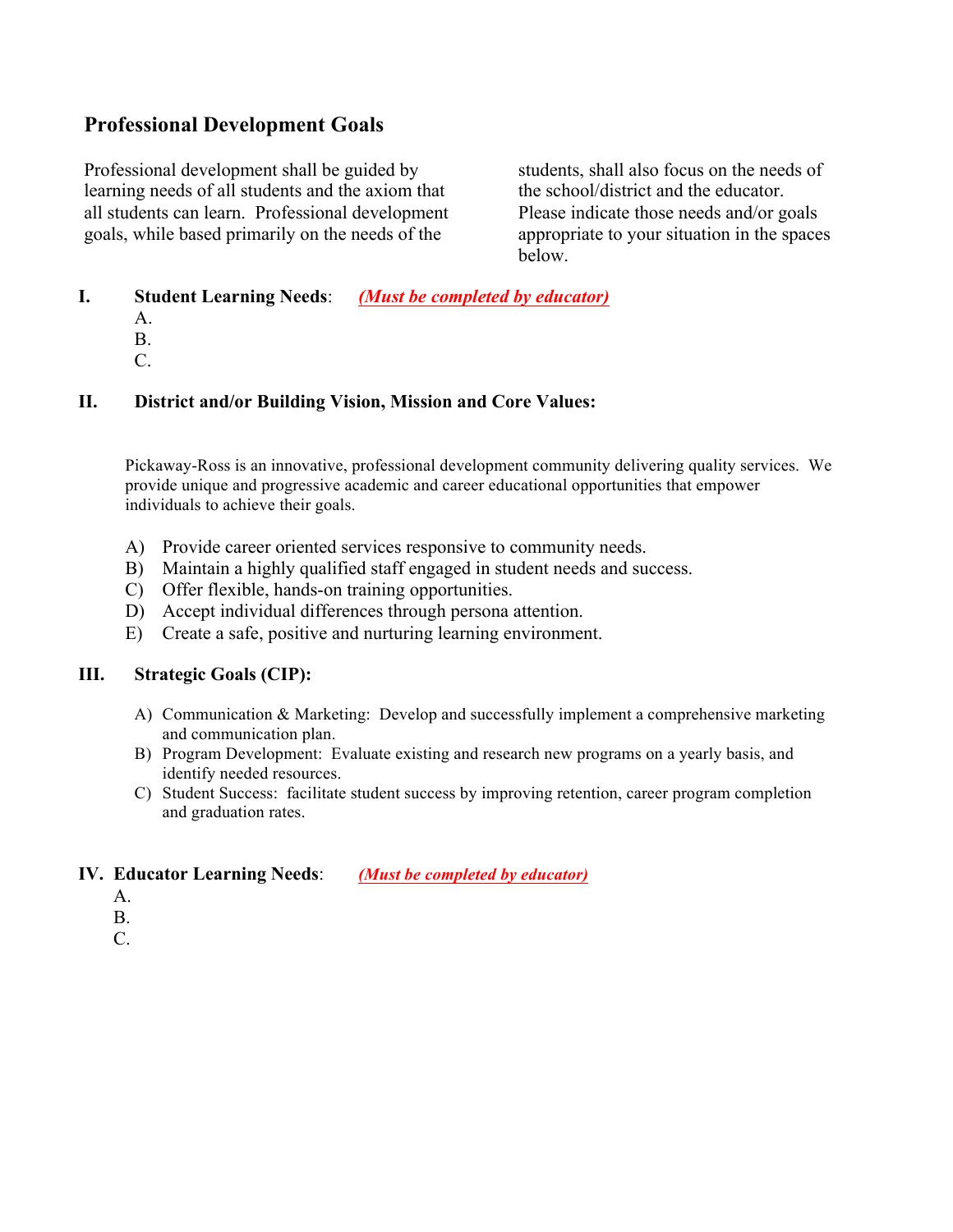## **Individual Professional Development Plan**

The Individual Professional Development Plan (IPDP) should support the goals/needs identified in the previous section. In this section, identify the means by which goals will be met. The IPDP should be clearly articulated and should indicate which goal they support. An optional needs

assessment which can be used to assist with developing this plan is included. IPD plans should be focused around the following areas. It is not necessary to include plans in all areas listed below—only those targeted for individual professional growth.

### **Planning Instruction**

Success in this area requires having as much knowledge as possible about students. Additionally, a sound knowledge of the content area (including basic skills, general industry

My IPDP related to this area: These plans

knowledge and National Skill Standards, if appropriate) is essential. The ability to integrate vocational content with other disciplines is equally important.

relate to goal(s):

# **Establishing a Learning Environment for Success**

| Fostering a love of learning; creating an<br>environment where creativity and risk taking are<br>valued and encouraged; setting high<br>expectations; assisting students in constructing<br>their own learning; and holding students | responsible for their own behavior, and create an<br>environment for student success. This<br>environment is also one where differences are<br>valued and ALL students feel safe and respected. |  |
|--------------------------------------------------------------------------------------------------------------------------------------------------------------------------------------------------------------------------------------|-------------------------------------------------------------------------------------------------------------------------------------------------------------------------------------------------|--|
| My IPDP related to this area:                                                                                                                                                                                                        | These plans<br>relate to $goal(s)$ :                                                                                                                                                            |  |
|                                                                                                                                                                                                                                      |                                                                                                                                                                                                 |  |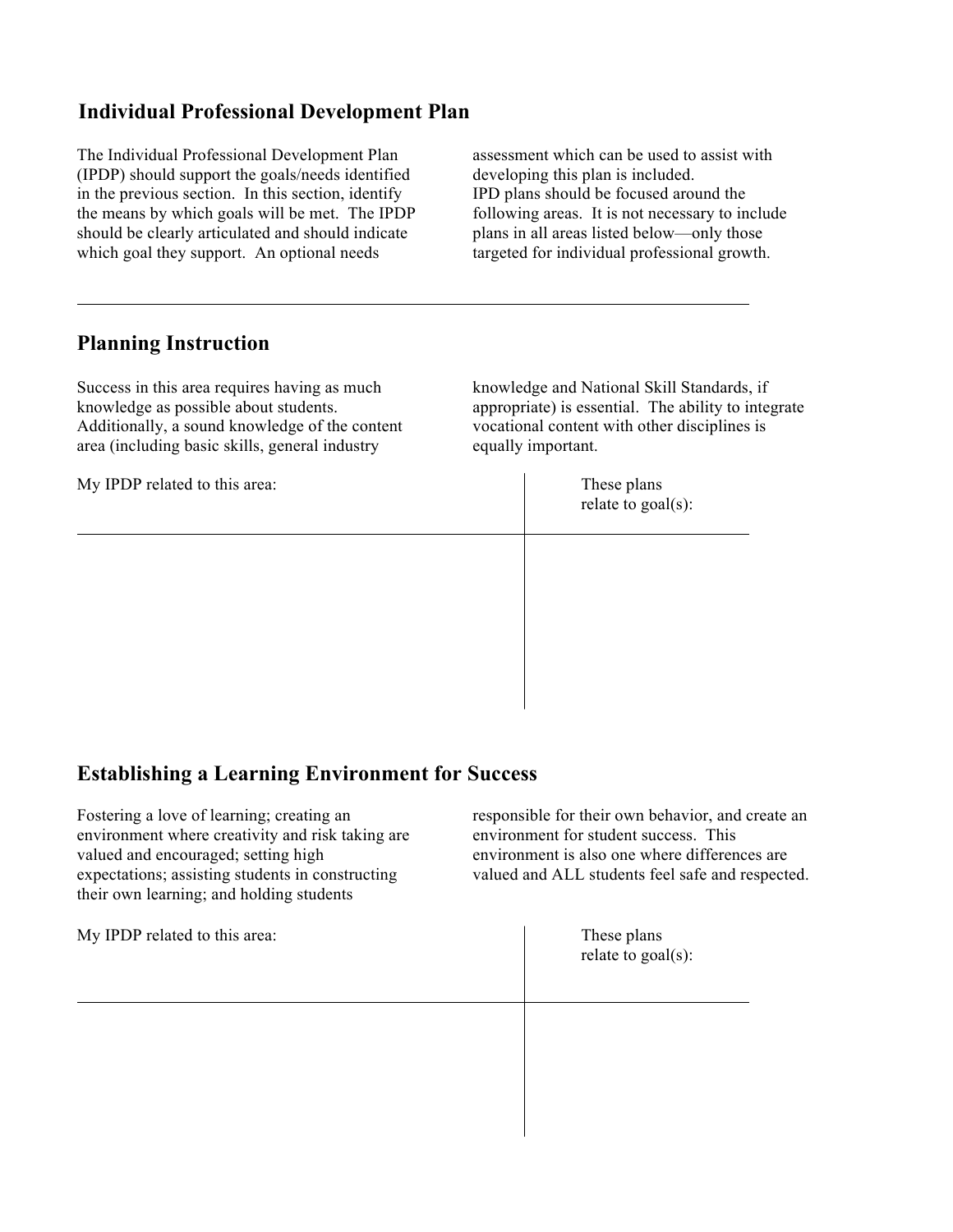## **Teaching and Learning**

Factors necessary for student growth and development are numerous and varied. They include: (1) setting and clearly communicating appropriate instructional goals and objectives; (2) recognizing that all students do not learn in the same way; (3) employing a variety of instructional strategies, materials and resources;

My IPDP related to this area: These plans

(4) designing activities to engage students and enhance mastery of knowledge and skills; (5) demonstrating flexibility and resourcefulness as learning progresses; (6) assessment and feedback are also critical components of teaching/learning. A variety of assessment methods shall be utilized.

relate to goal(s):

## **Work Readiness/Skills for Life**

The job of the vocational educator extends far beyond teaching students specific occupational skills. Vocational educators must also assist students in obtaining knowledge and developing personal skills that will prepare them to be successful in the world of work and life. These

include, but are not limited to: (1) workplace academics; (2) career decision-making; (3) employability skills; (4) time management; (5) community involvement; (6) self-awareness; (7) ethics; (8) teamwork: and (9) technology skills.

| My IPDP related to this area: | These plans<br>relate to goal(s): |
|-------------------------------|-----------------------------------|
|                               |                                   |
|                               |                                   |
|                               |                                   |
|                               |                                   |